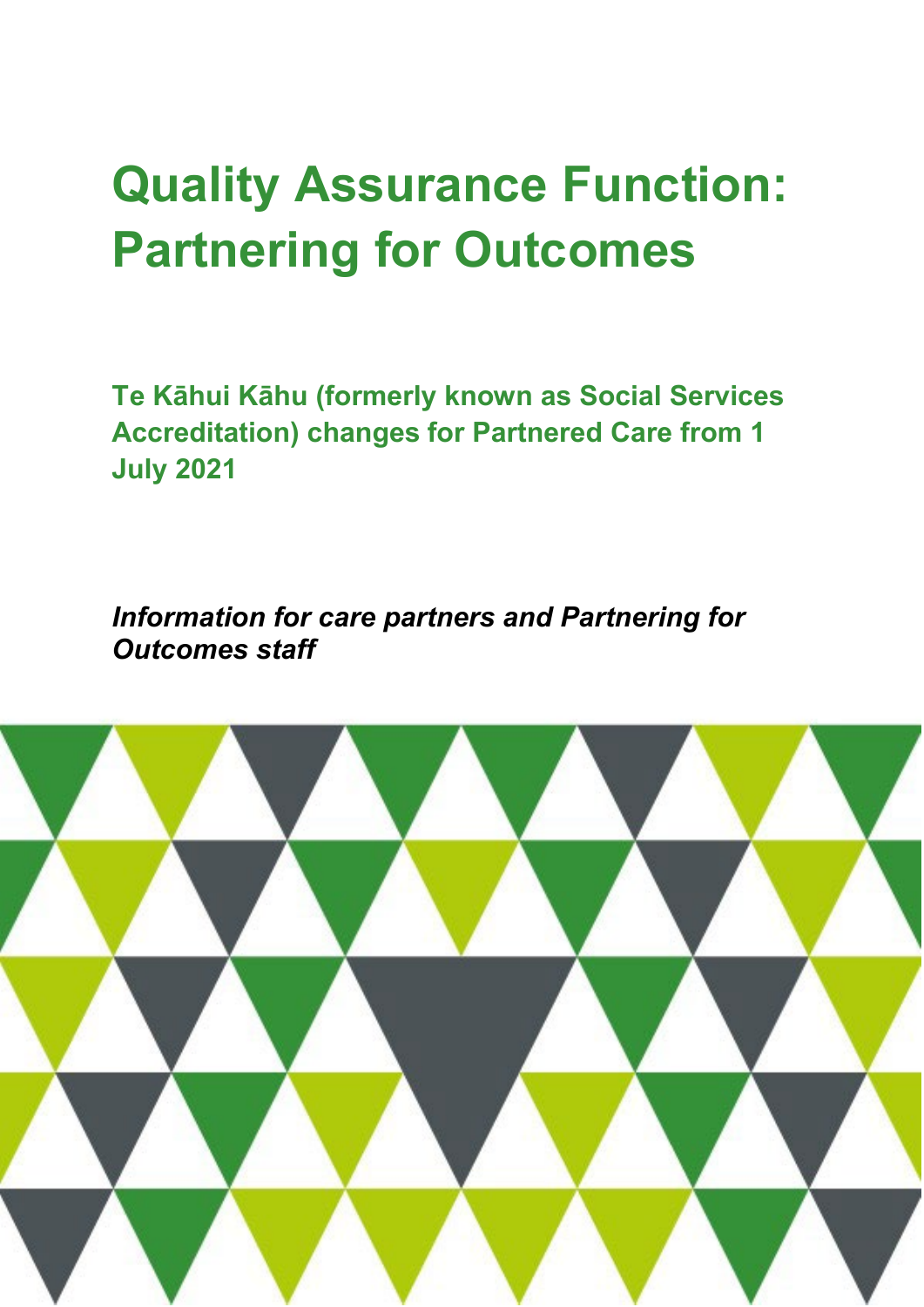# **Context**

The introduction of the National Care Standards & s7AA means that there are now clear quality expectations relating to the care and support for children and young people in care, their caregivers, and family or whānau. This has highlighted the need to better understand the outcomes and experiences for tamariki in care and the quality of practice within Oranga Tamariki and across care partners.

Over the past few years Oranga Tamariki and Te Kāhui Kāhu (formerly Social Services Accreditation) have worked together to identify what the National Care Standards mean for the work each agency does to support the quality of care delivered by our external care partners.

Feedback from care partners was clear:

- Care partners want a more joined-up assessment and quality assurance approach – with a focus on quality of practice and outcomes for children and young people
- Assessing and building *quality of practice* cannot be done via a visit every 6 or 12 months – it is an ongoing process that needs to be based on a collaborative approach, frequent discussion, a strong mutual understanding of strengths, contexts, and challenges
- Partners want minimal duplication and overlap
- There is a consensus that the quality of practice within care partners and Oranga Tamariki needs to be assessed consistently, particularly given the intertwined roles in the provision of care.

## **Changes from 1 July 2021**

The decision was taken to establish a new Quality Assurance function within Oranga Tamariki that will support practice quality and learning across partnered care.

#### **What will stay the same?**

• From 1 July 2021, Te Kāhui Kāhu will focus on assessing care partners' business processes and systems against the SSA core Level 1 Standards.

#### **What will be different?**

• Te Kāhui Kāhu focuses on assessing a potential care partners' business processes and systems against Te Kāhui Kāhu core Level 1 Standards. Te Kāhui Kāhu will no longer perform the role of reviewing partners against their Specialist Care Standards. The Partnering for Outcomes (PfO) National Quality Hub will be taking over this function – using a new Quality Assurance Framework that was developed with existing care partners to understand the quality of care provided.

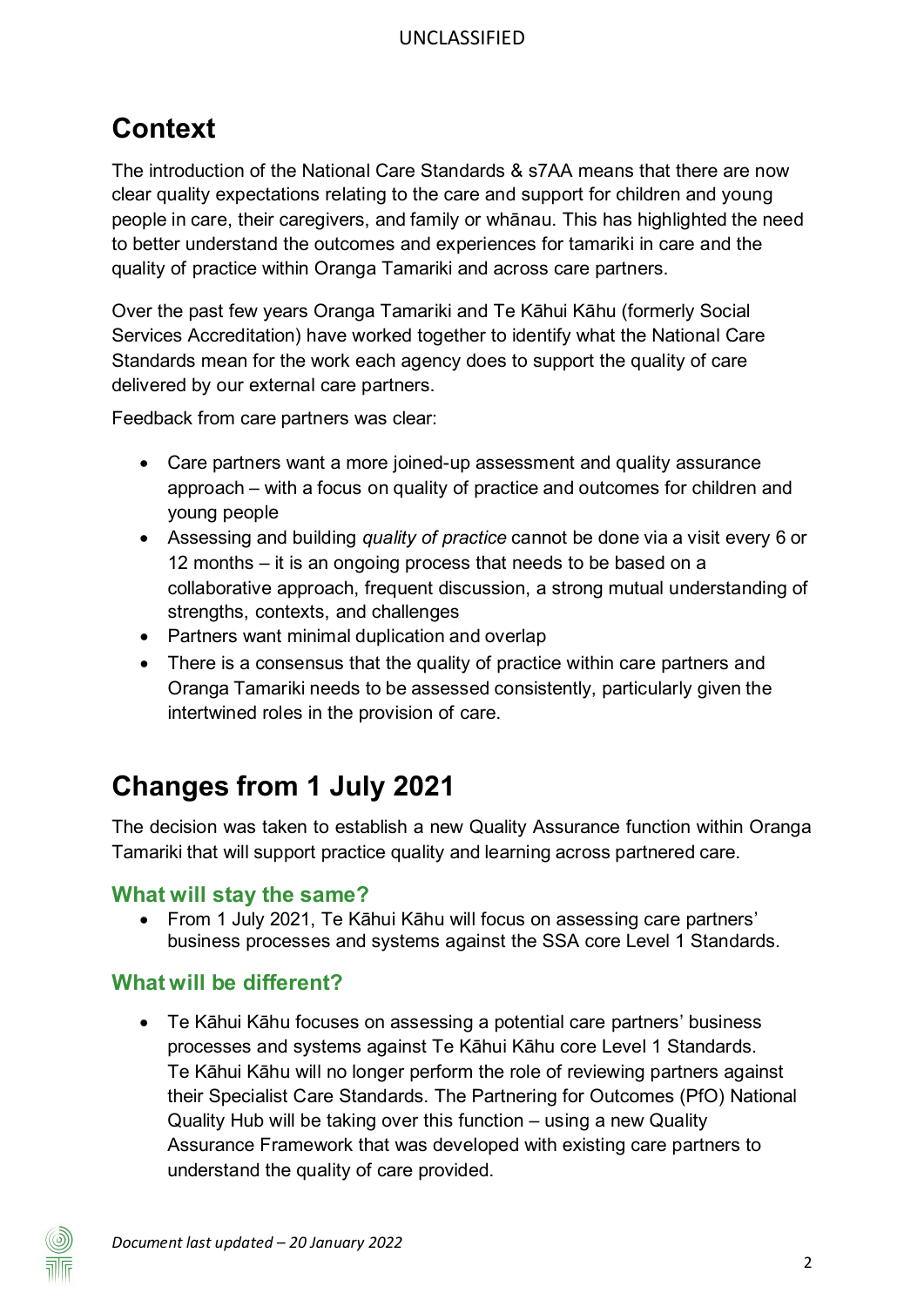- The new Quality Assurance function within Partnering for Outcomes will assess the quality of practice for care partners against the National Care Standards.
- Approval of care partners will require both the Level 1 core SSA standards and an assessment of their readiness to provide quality care practice by Oranga Tamariki to be approved under s396 approval from the 1 July 2021.
- From 1 July 2021, accreditation for care partners will be a joined-up approach between our agencies.

Oranga Tamariki and Te Kāhui Kāhu are proactively working to ensure both organisations arealigned to minimise the compliance burden and reduce duplication for care partnersas much as possible. Te Kāhui Kāhu and Oranga Tamariki will manage their own assessment cycle and reporting. Where requested by care partners, Te Kāhui Kāhu and the PfO National Quality Hub will work together to plan a suitable process, on a case-by-case basis.

## **What does this change mean?**

Oranga Tamariki will take on the role of assessing the quality of practice with a greater focus on understanding the experiences of the children, young people, carers, and whānau or family involved in care. This change will mean:

- Oranga Tamariki is taking back the mandate for s396 care partner approval, and the responsibility for the specialist care standards from 1 July 2021
- Te Kāhui Kāhu will cease to assess care partners against the care services specialist standards from 30 June 2021.
- Te Kāhui Kāhu will no longer provide assurances to Oranga Tamariki regarding care services apart from organisational assurances. However, for all non-care services, Te Kāhui Kāhu will continue to provide Level 2 and Level 3 accreditation.
- Approval of care partners will require both the Level 1 core SSA standards and approval by Oranga Tamariki as a care partner as being assessed on their ability to provide quality care practice and be approved under s396 from 1 July 2021.
- Oranga Tamariki Quality Assurance Hub and Te Kāhui Kāhu will continue to work together to minimise duplication for partners where practicable.

### **This means the role of Te Kāhui Kāhu in assessing care partners from 1 July 2021 will be:**

- Te Kāhui Kāhu will continue to assess all existing Level 1 accreditation.
- Partners will be assessed at the highest level of active services.

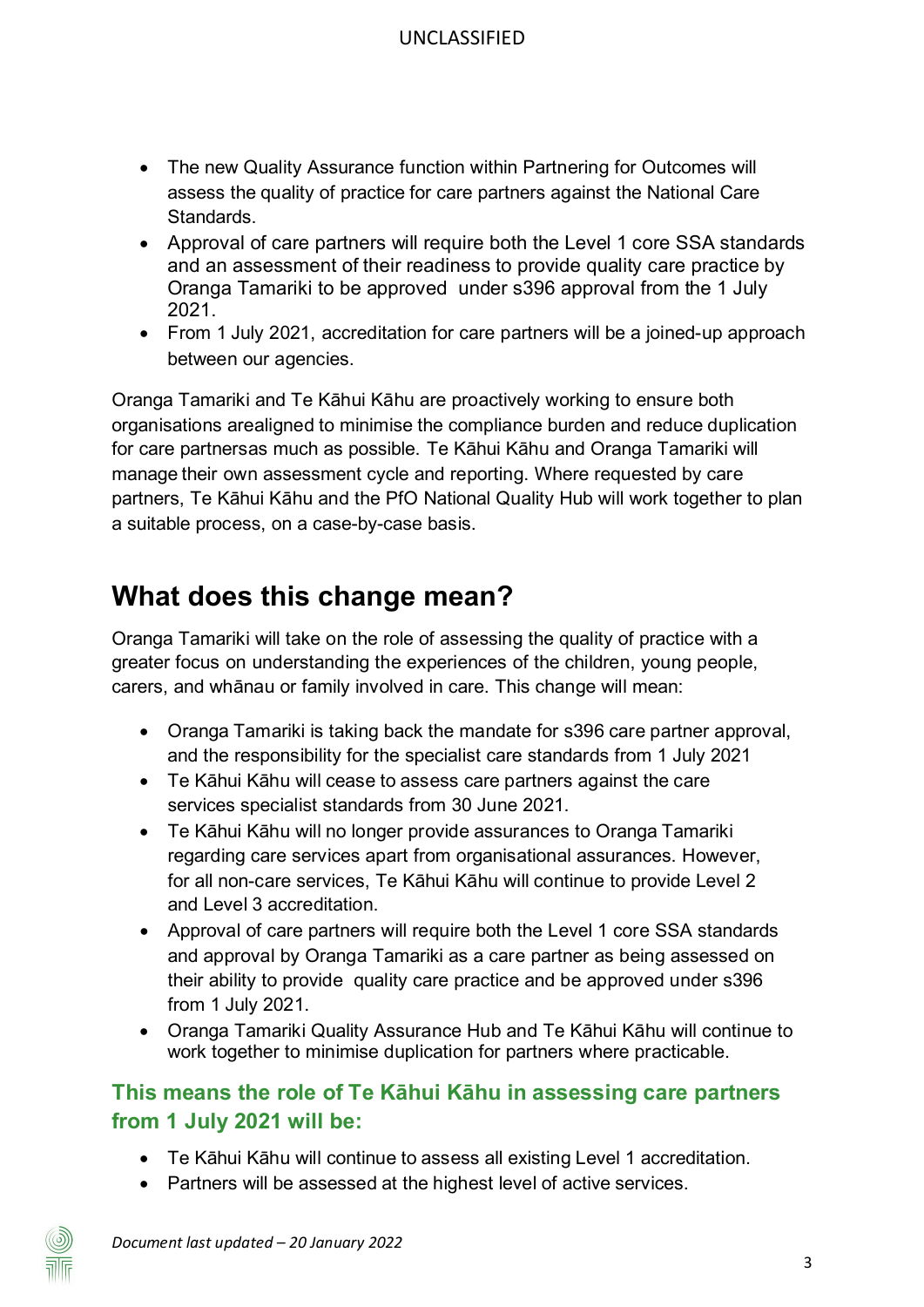#### UNCLASSIFIED

- Assessments will include the recruitment and selection of caregivers and care staff under the Staffing standard, based on provider records (review of staff files).
	- o Te Kāhui Kāhu staffing standard will now assess care partners against, the selection and recruitment requirements for caregivers and care staff under National Care Standards and Other Matters 2018 (regs 45- 56) and Appendices B, C and E (as applicable) of the [Shared Care](https://www.orangatamariki.govt.nz/assets/Uploads/Working-with-children/Information-for-providers/Service-Specifications/Shared-Care-Service-Specification-from-1-July-2021.pdf)  [Service Specification](https://www.orangatamariki.govt.nz/assets/Uploads/Working-with-children/Information-for-providers/Service-Specifications/Shared-Care-Service-Specification-from-1-July-2021.pdf).
	- o If care partners have employed children's workers they also need to consider any additional requirements that may exist under the Children's Act 2014.
	- o The level 1 staffing standard has been updated to reflect these changes/requirements: [Accreditation Levels -](https://tek%C4%81huik%C4%81hu.govt.nz/accreditation/levels.html)Te Kāhui Kāhu
- There will be no visits to care homes, caregiver interviews, or review of client files (unless relevant to Level 2 or Level 3 service types).
- Site visits continue for all sites where staff are based and services are delivered from (Level 2 or Level 3 services).
- Level 1 care partners move to 24-month review frequency (unless shortened due to risk factors)
- Each partner's review frequency will be adjusted on a case-by case basis according to their circumstances and last full accreditation assessment.

## **The role of the PfO National Quality Hub in assessing care partners from 1 July 2021 will involve:**

#### *Approving new care partners*

- For organisations that are considering becoming a care partner, approval will require both the Level 1 accreditation from Te Kāhui Kāhu and approval of Quality of Practice by Oranga Tamariki from the 1 July 2021.
- There are four steps in the process to receiving approval to provide Care Services prior to becoming a care partner: (1) preparation, (2) care partner readiness, (3) approval, and (4) transitioninto the Quality Assurance cycle.
- Preparation: Regional Oranga Tamariki teams will lead this step in the process with potential care partners. We expect that organisations considering becoming a care partner will have already been in discussions at a local / regional level with Oranga Tamariki staff including, for example, Partnering for Outcomes advisors, local site managers, and / or specialist teams such as Whānau Care, High Needs Services or Youth Justice.
- Readiness and approval**:** The PfO National Quality Hub will lead these steps in the process with potential care partners. During these phases, we begin building our partnership, welcoming the potential care partner, understanding their needs and aspirations, and developing a clear picture ofthe model of care and the capacity and capability needed to deliver it.